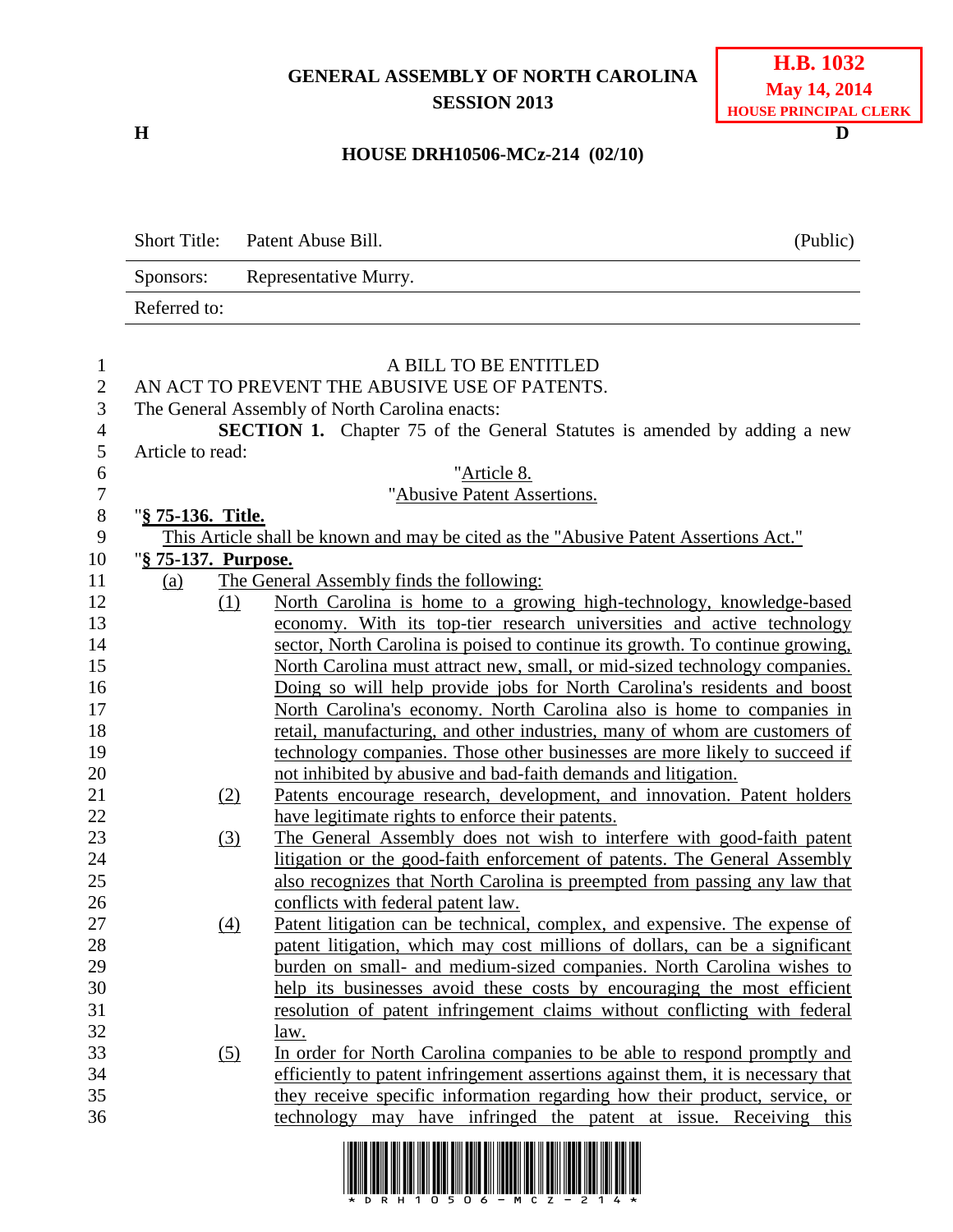|                         | <b>General Assembly of North Carolina</b><br><b>Session 2013</b>                                                                                                              |
|-------------------------|-------------------------------------------------------------------------------------------------------------------------------------------------------------------------------|
|                         | information at an early stage will facilitate the resolution of claims and                                                                                                    |
|                         | lessen the burden of potential litigation on North Carolina companies.                                                                                                        |
| (6)                     | Abusive patent litigation, and especially the assertion of bad-faith                                                                                                          |
|                         | infringement claims, can harm North Carolina companies. A business that                                                                                                       |
|                         | receives a letter asserting such claims faces the threat of expensive and                                                                                                     |
|                         | protracted litigation and may feel that it has no choice but to settle and to                                                                                                 |
|                         | pay a licensing fee even if the claim is meritless. This is especially so for                                                                                                 |
|                         | small- and medium-sized companies and nonprofits that lack the resources to                                                                                                   |
|                         | investigate and defend themselves against infringement claims.                                                                                                                |
| (7)                     | Not only do bad-faith patent infringement claims impose a significant                                                                                                         |
|                         | burden on individual North Carolina businesses, they also undermine North                                                                                                     |
|                         | Carolina's efforts to attract and nurture technology and other companies.                                                                                                     |
|                         | Funds used to avoid the threat of bad-faith litigation are no longer available                                                                                                |
|                         | to invest, produce new products, expand, or hire new workers, thereby                                                                                                         |
|                         | harming North Carolina's economy.                                                                                                                                             |
| (8)                     | North Carolina has a strong interest in patent matters involving its citizens                                                                                                 |
|                         | and its businesses, including protecting its citizens and businesses against                                                                                                  |
|                         | abusive patent assertions and ensuring North Carolina companies are not                                                                                                       |
|                         | subjected to abusive patent assertion by entities acting in bad faith.                                                                                                        |
| (9)                     | In lawsuits involving abusive patent assertions, an accused infringer                                                                                                         |
|                         | prevailing on the merits will usually be awarded its costs, and less                                                                                                          |
|                         | frequently, its fees. These awards do not serve as a deterrent to abusive                                                                                                     |
|                         | patent assertion entities who have limited liability, as these companies may                                                                                                  |
|                         | hold no cash or other assets. North Carolina has a strong interest in making                                                                                                  |
|                         | sure that prevailing North Carolina companies sued by abusive patent                                                                                                          |
|                         | assertion entities can recover what is awarded to them.                                                                                                                       |
| (b)                     | The General Assembly seeks, by this narrowly tailored act, to strike a balance<br>between (i) the interests of efficient and prompt resolution of patent infringement claims, |
|                         | protection of North Carolina businesses from abusive and bad-faith assertions of patent                                                                                       |
|                         | infringement, and building of North Carolina's economy and (ii) the intentions to respect                                                                                     |
|                         | federal law and be careful to not interfere with legitimate patent enforcement actions.                                                                                       |
| "§ 75-138. Definitions. |                                                                                                                                                                               |
|                         | The following definitions apply in this Article:                                                                                                                              |
| (1)                     | Demand. - A letter, e-mail, or other communication asserting or claiming                                                                                                      |
|                         | that a target has engaged in patent infringement or should obtain a license to                                                                                                |
|                         | a patent.                                                                                                                                                                     |
| (2)                     | <u>Target. – A North Carolina person that meets one or more of the following:</u>                                                                                             |
|                         | The person has received a demand or is the subject of an assertion or<br>$\underline{\mathbf{a}}$ .                                                                           |
|                         | allegation of patent infringement.                                                                                                                                            |
|                         | The person has been threatened with litigation or is the defendant of<br><u>b.</u>                                                                                            |
|                         | a filed lawsuit alleging patent infringement.                                                                                                                                 |
|                         | The person has customers who have received a demand asserting that<br>$\underline{c}$ .                                                                                       |
|                         | the person's product, service, or technology has infringed a patent.                                                                                                          |
| (3)                     | Interested Party. $- A$ person, other than the party alleging infringement, that                                                                                              |
|                         | (i) is an assignee of the patent or patents at issue; (ii) has a right, including a                                                                                           |
|                         | contingent right, to enforce or sublicense the patent or patents at issue; or                                                                                                 |
|                         | (iii) has a direct financial interest in the patent or patents at issue, including                                                                                            |
|                         | the right to any part of an award of damages or any part of licensing revenue.                                                                                                |
|                         | A "direct financial interest" does not include either of the following:                                                                                                       |
|                         | An attorney or law firm providing legal representation in the civil<br>$\underline{a}$ .                                                                                      |
|                         | action described in sub-subdivision b. of subdivision (2) of this                                                                                                             |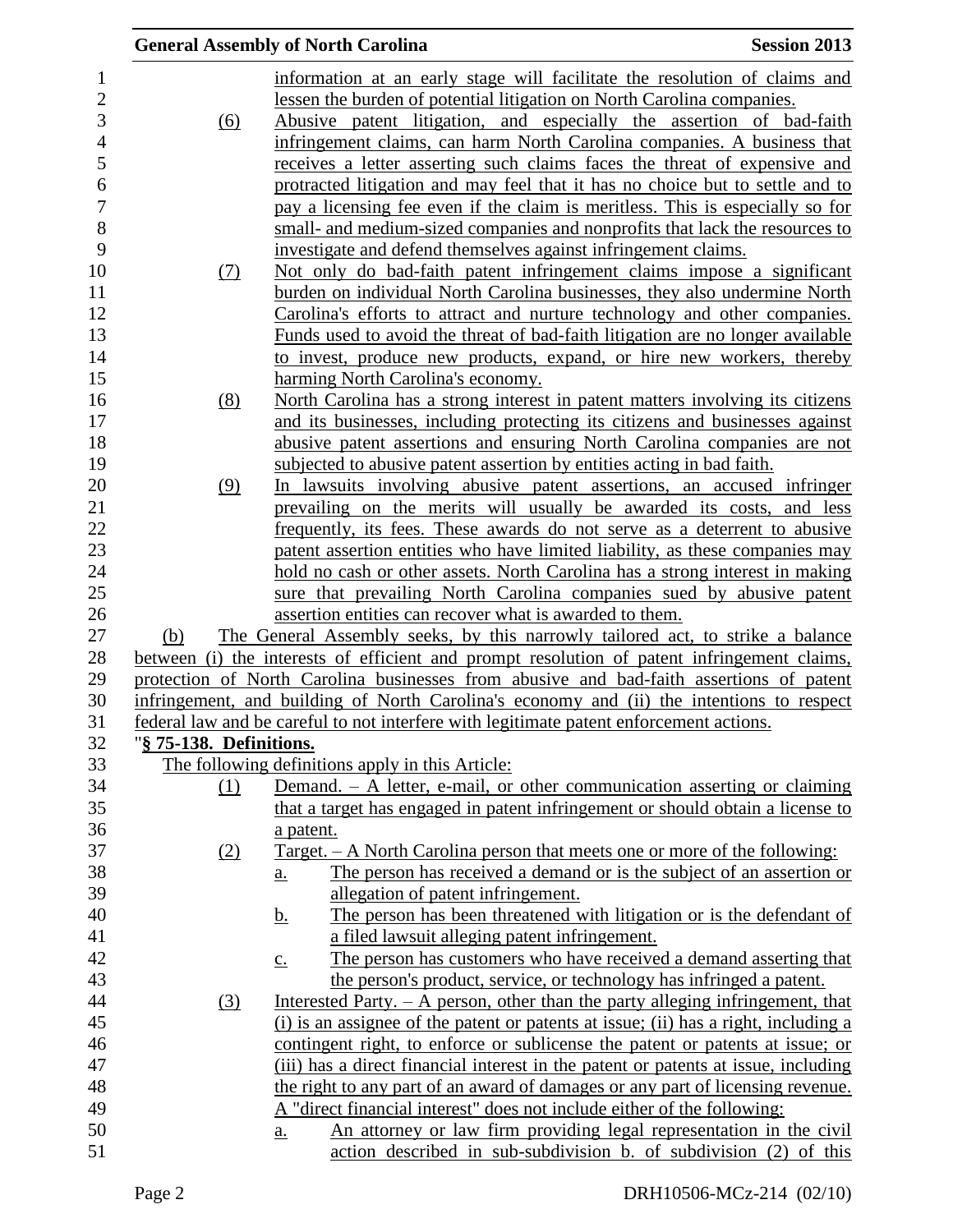|                                   |                   | <b>General Assembly of North Carolina</b>                                                                           | <b>Session 2013</b> |
|-----------------------------------|-------------------|---------------------------------------------------------------------------------------------------------------------|---------------------|
|                                   |                   | section if the sole basis for the financial interest of the attorney or                                             |                     |
|                                   |                   | <u>law</u> firm in the patent or patents at issue arises from the attorney or                                       |                     |
|                                   |                   | law firm's receipt of compensation reasonably related to the                                                        |                     |
|                                   |                   | provision of the legal representation.                                                                              |                     |
|                                   | <u>b.</u>         | A person whose sole financial interest in the patent or patents at issue                                            |                     |
|                                   |                   | is ownership of an equity interest in the party alleging infringement,                                              |                     |
|                                   |                   | unless such person also has the right or ability to influence, direct, or                                           |                     |
|                                   |                   | control the civil action.                                                                                           |                     |
|                                   |                   | "§ 75-139. Abusive Patent Assertions.                                                                               |                     |
| (a)                               |                   | It is unlawful for a person to make a bad-faith assertion of patent infringement. A                                 |                     |
|                                   |                   | court may consider the following factors as evidence that a person has made a bad-faith                             |                     |
| assertion of patent infringement: |                   |                                                                                                                     |                     |
| (1)                               |                   | The demand does not contain all of the following information:                                                       |                     |
|                                   | <u>a.</u>         | The patent application number or patent number.                                                                     |                     |
|                                   | <u>b.</u>         | The name and address of the patent owner or owners and assignee or                                                  |                     |
|                                   |                   | assignees, if any.                                                                                                  |                     |
|                                   | $\underline{c}$ . | Factual allegations concerning the specific areas in which the target's                                             |                     |
|                                   |                   | products, services, and technology infringe the patent or are covered                                               |                     |
|                                   |                   | by specific, identified claims in the patent.                                                                       |                     |
|                                   | <u>d.</u>         | An explanation of why the person making the assertion has standing,                                                 |                     |
|                                   |                   | if the United States Patent and Trademark Office's assignment                                                       |                     |
|                                   |                   | system does not identify the person asserting the patent as the owner.                                              |                     |
| (2)                               |                   | Prior to sending the demand, the person failed to conduct an analysis                                               |                     |
|                                   |                   | comparing the claims in the patent to the target's products, services, and                                          |                     |
|                                   |                   | technology, or the analysis was done but does not identify specific areas in                                        |                     |
|                                   |                   | which the products, services, and technology are covered by the claims in                                           |                     |
|                                   | the patent.       |                                                                                                                     |                     |
| (3)                               |                   | The demand lacks the information described in subdivision (1) of this                                               |                     |
|                                   |                   | subsection, the target requests the information, and the person fails to                                            |                     |
|                                   |                   | provide the information within a reasonable period of time.                                                         |                     |
| (4)                               |                   | The person demands payment of a license fee or response within an                                                   |                     |
|                                   |                   | unreasonably short period of time.                                                                                  |                     |
| (5)                               |                   | The person offers to license the patent for an amount that is not based on a                                        |                     |
|                                   |                   | reasonable estimate of the value of the license, or the person offers to license                                    |                     |
|                                   |                   | the patent for an amount that is based on the cost of defending a potential or                                      |                     |
|                                   |                   | actual lawsuit.                                                                                                     |                     |
| <u>(6)</u>                        |                   | The claim or assertion of patent infringement is meritless, and the person                                          |                     |
|                                   |                   | knew or should have known that the claim or assertion is meritless; or the                                          |                     |
|                                   |                   | claim or assertion relies on an interpretation of the patent that was                                               |                     |
|                                   |                   | disclaimed during prosecution, and the person making the claim or assertion                                         |                     |
|                                   |                   | knows or should have known about the disclaimer, or would have known                                                |                     |
|                                   |                   | about the disclaimer if the person reviewed the patent's prosecution history.                                       |                     |
| <u>(7)</u>                        |                   | The claim or assertion of patent infringement is deceptive.                                                         |                     |
| (8)                               |                   | The person or its subsidiaries or affiliates have previously or concurrently                                        |                     |
|                                   |                   | filed or threatened to file one or more lawsuits based on the same or similar                                       |                     |
|                                   |                   | claim of patent infringement and (i) those threats or lawsuits lacked the                                           |                     |
|                                   |                   | information described in subdivision (1) of this subsection, or (ii) the person                                     |                     |
|                                   |                   |                                                                                                                     |                     |
|                                   |                   | attempted to enforce the claim of patent infringement in litigation and a<br>court found the claim to be meritless. |                     |
| (9)                               |                   | The person making the claim or assertion sent the same demand or                                                    |                     |
|                                   |                   | substantially the same demand to multiple recipients and made assertions                                            |                     |
|                                   |                   |                                                                                                                     |                     |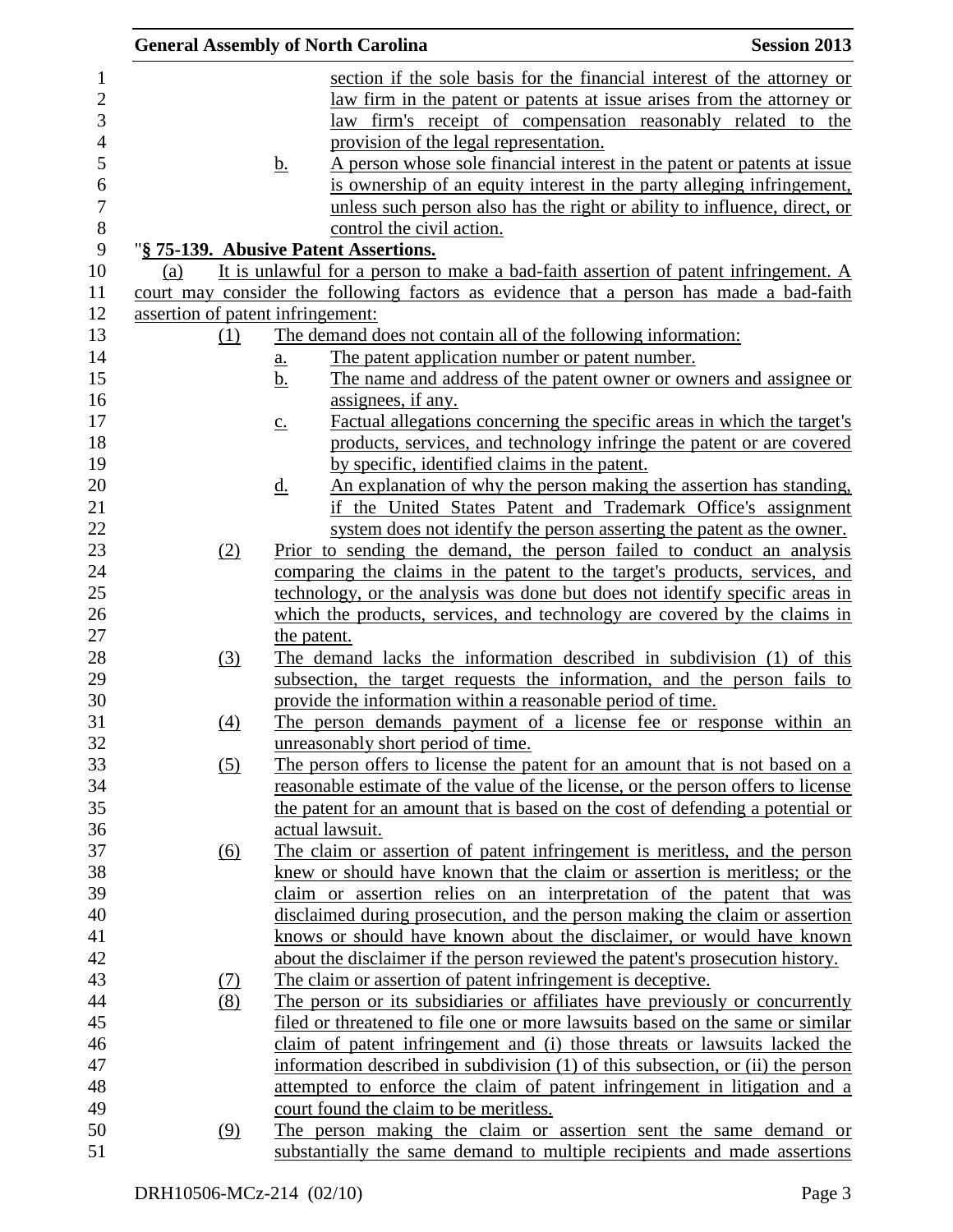|                  |                   | <b>General Assembly of North Carolina</b>                                                             | <b>Session 2013</b> |
|------------------|-------------------|-------------------------------------------------------------------------------------------------------|---------------------|
|                  |                   | against a wide variety of products and systems without reflecting those                               |                     |
|                  |                   | differences in a reasonable manner in the demands.                                                    |                     |
|                  | (10)              | The person making the claim or assertion is aware of, but does not disclose,                          |                     |
|                  |                   | any final, nonfinal, or preliminary postgrant finding of invalidity or                                |                     |
|                  |                   | unpatentability involving the patent.                                                                 |                     |
|                  | (11)              | The person making the claim or assertion seeks an injunction when that is                             |                     |
|                  |                   | objectively unreasonable under the law.                                                               |                     |
|                  | (12)              | Any other factor the court finds relevant.                                                            |                     |
| (b)              |                   | A court may consider the following factors as evidence that a person has not made a                   |                     |
|                  |                   | bad-faith assertion of patent infringement:                                                           |                     |
|                  | (1)               | The demand contains the information described in subdivision $(a)(1)$ of this                         |                     |
|                  |                   | section.                                                                                              |                     |
|                  | (2)               | Where the demand lacks the information described in subdivision $(a)(1)$ of                           |                     |
|                  |                   | this section and the target requests the information, the person provides the                         |                     |
|                  |                   | information within a reasonable period of time.                                                       |                     |
|                  | (3)               | The person engages in a good-faith effort to establish that the target has                            |                     |
|                  |                   | infringed the patent and to negotiate an appropriate remedy.                                          |                     |
|                  | (4)               | The person makes a substantial investment in the use of the patent or in the                          |                     |
|                  |                   | production or sale of a product or item that the person reasonably believes is                        |                     |
|                  |                   | covered by the patent. "Use of the patent" in the preceding sentence means                            |                     |
|                  |                   | actual practice of the patent and does not include licensing without actual                           |                     |
|                  |                   | practice.                                                                                             |                     |
|                  | (5)               | The person is either (i) the inventor or joint inventor of the patent or, in the                      |                     |
|                  |                   | case of a patent filed by and awarded to an assignee of the original inventor                         |                     |
|                  |                   | or joint inventor, is the original assignee or (ii) an institution of higher                          |                     |
|                  |                   | education or a technology transfer organization owned or affiliated with an                           |                     |
|                  |                   | institution of higher education.                                                                      |                     |
|                  | $\underline{(6)}$ | The person has demonstrated good-faith business practices in previous                                 |                     |
|                  |                   | efforts to enforce the patent, or a substantially similar patent, or has                              |                     |
|                  |                   | successfully enforced the patent, or a substantially similar patent, through                          |                     |
|                  |                   | litigation.                                                                                           |                     |
|                  | (7)               | Any other factor the court finds relevant.                                                            |                     |
| (c)              |                   | Nothing in this Article shall be construed to apply a demand letter or assertion of                   |                     |
|                  |                   | patent infringement arising under 35 U.S.C. 271(e)(2) or 42 U.S.C. 262.                               |                     |
| (d)              |                   | Subject to the provisions of subsections (a) and (b) of this section and provided the                 |                     |
|                  |                   | activities are not carried out in bad faith, nothing in this section shall be construed to deem it an |                     |
|                  |                   | unlawful practice, in and of itself, for any person who owns or has the right to license or           |                     |
|                  |                   | enforce a patent to do any of the following:                                                          |                     |
|                  | <u>(1)</u>        | Advise others of that ownership or right of license or enforcement.                                   |                     |
|                  | (2)               | Communicate to others that the patent is available for license or sale.                               |                     |
|                  | (3)               | Notify another of the infringement of the patent.                                                     |                     |
|                  | (4)               | Seek compensation on account of past or present infringement or for a                                 |                     |
|                  |                   | license to the patent.                                                                                |                     |
| "§ 75-140. Bond. |                   |                                                                                                       |                     |
| (a)              |                   | Upon motion by a target and a finding by the court that a target has established a                    |                     |
|                  |                   | reasonable likelihood that a person has made a bad-faith assertion of patent infringement in          |                     |
|                  |                   | violation of this Chapter, the court shall require the person to post a bond in an amount equal to    |                     |
|                  |                   | a good-faith estimate of the target's fees and costs to litigate the claim and amounts reasonably     |                     |
|                  |                   | likely to be recovered under G.S. 75-141, conditioned upon payment of any amounts finally             |                     |
|                  |                   | determined to be due to the target. A hearing shall be held if either party so requests. A bond       |                     |
|                  |                   | ordered pursuant to this section shall not exceed five hundred thousand dollars (\$500,000).          |                     |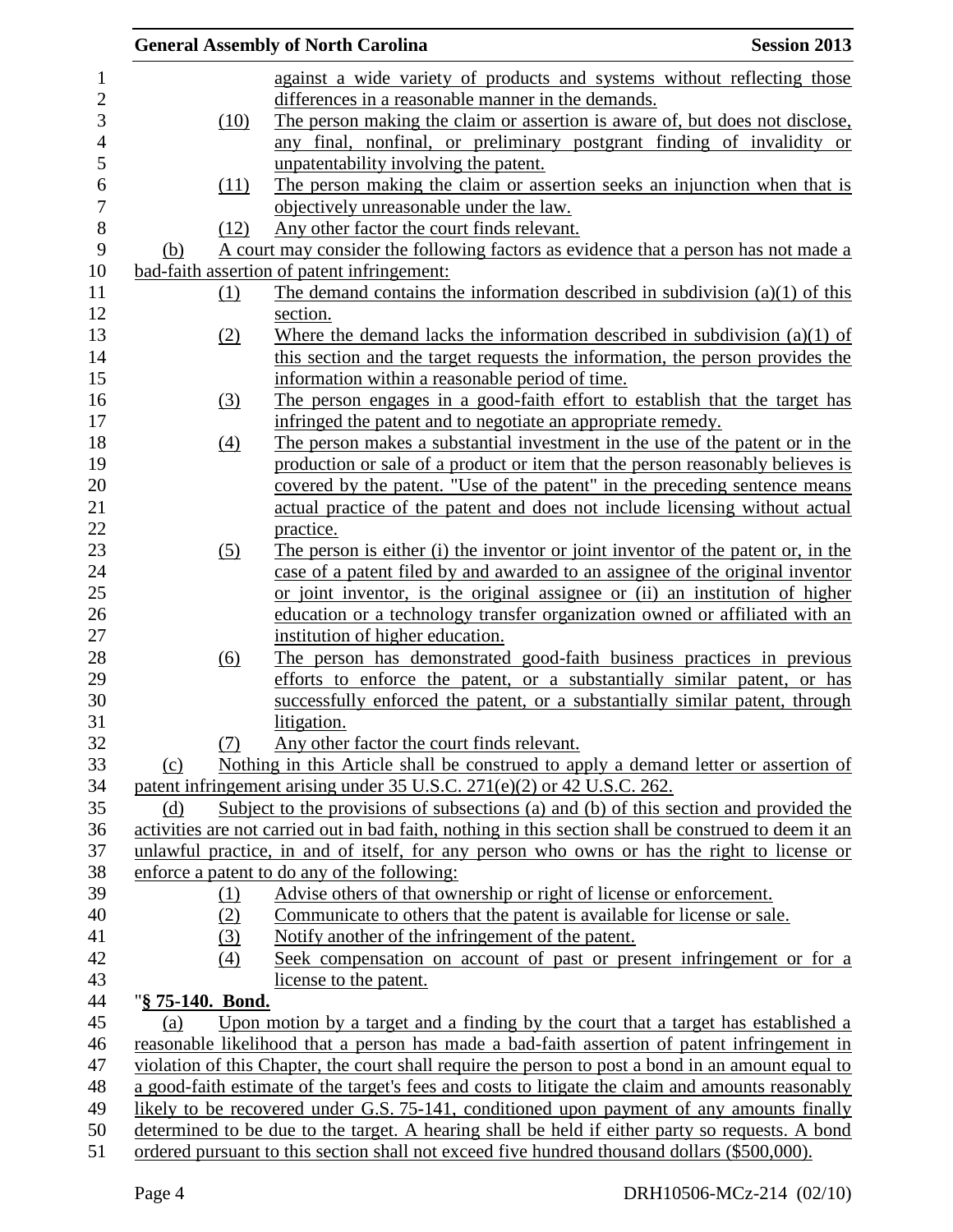|                | <b>General Assembly of North Carolina</b><br><b>Session 2013</b>                                                                                                                             |
|----------------|----------------------------------------------------------------------------------------------------------------------------------------------------------------------------------------------|
| $\mathbf 1$    | The court may waive the bond requirement of subsection (a) of this section if it<br>(b)                                                                                                      |
| $\overline{2}$ | finds the person has available assets equal to the amount of the proposed bond or for other good                                                                                             |
| 3              | cause shown.                                                                                                                                                                                 |
| $\overline{4}$ | If the person asserting patent infringement cannot pay any fees or costs ordered by<br>(c)                                                                                                   |
| 5              | any court in a matter related to the same asserted patent infringement, those fees or costs shall                                                                                            |
| 6              | be paid out of the bond posted under subsection (a) of this section, without affecting the                                                                                                   |
| $\tau$         | obligation of the person asserting patent infringement to pay any remainder of those fees or                                                                                                 |
| $8\,$          | costs not paid out of the bond.                                                                                                                                                              |
| 9              | "§ 75-141. Enforcement; Remedies; Damages.                                                                                                                                                   |
| 10             | The Attorney General shall have the same authority under this Chapter to make<br>(a)                                                                                                         |
| 11             | rules, conduct civil investigations, bring civil actions, and enter into assurances of                                                                                                       |
| 12             | discontinuance as provided under this Chapter. In an action brought by the Attorney General                                                                                                  |
| 13             | pursuant to this section, the court may award or impose any relief available under this Chapter.                                                                                             |
| 14             | A target or a person aggrieved by a violation of this Chapter or by a violation of<br>(b)                                                                                                    |
| 15             | rules adopted under this Chapter may bring an action in Superior Court against a person that                                                                                                 |
| 16             | has made a bad-faith assertion of patent infringement. A court may award to a plaintiff who                                                                                                  |
| 17             | prevails in an action brought pursuant to this subsection one or more of the following remedies:                                                                                             |
| 18             | Equitable relief.<br>(1)                                                                                                                                                                     |
| 19             | (2)<br>Damages.                                                                                                                                                                              |
| 20             | Costs and fees, including reasonable attorneys' fees.<br>(3)                                                                                                                                 |
| 21             | (4)<br>Exemplary damages in an amount equal to fifty thousand dollars (\$50,000)                                                                                                             |
| 22             | or three times the total of damages, costs, and fees, whichever is greater.                                                                                                                  |
| 23             | Joinder of Interested Parties. $-$ In an action arising under subsection (a) or (b) of this<br>(c)                                                                                           |
| 24             | section, the court shall grant a motion by the Attorney General or a target to join an interested                                                                                            |
| 25             | party if the moving party shows that the party alleging infringement has no substantial interest                                                                                             |
| 26             | in the patent or patents at issue other than making demands or asserting such patent claim in                                                                                                |
| 27             | litigation.                                                                                                                                                                                  |
| 28             | In an action arising under subsection (a) or (b) of this section, any person who has<br>(d)                                                                                                  |
| 29             | delivered or sent a demand to a target in North Carolina has purposefully availed himself of the                                                                                             |
| 30             | privileges of conducting business in this State and shall be subject to suit in this State, whether                                                                                          |
| 31             | or not the person is transacting or has transacted any other business in this State. This Chapter                                                                                            |
| 32             | shall be construed as a special jurisdiction statute in accordance with G.S. 1-75.4(2).                                                                                                      |
| 33             | If a party is unable to pay any amount awarded by the court pursuant to subsection<br>(e)                                                                                                    |
| 34             | (a) or (b) of this section, the court may find any interested party joined pursuant to subsection                                                                                            |
| 35             | (c) of this section jointly and severally liable for the abusive patent assertion and make the                                                                                               |
| 36<br>37       | award recoverable against any or all of the joined interested parties.                                                                                                                       |
| 38             | This Chapter shall not be construed to limit rights and remedies available to the<br>(f)<br>State of North Carolina or to any person under any other law and shall not alter or restrict the |
| 39             | Attorney General's authority under this Chapter with regard to conduct involving assertions of                                                                                               |
| 40             | patent infringement."                                                                                                                                                                        |
| 41             | <b>SECTION 2.</b> G.S. 14-118.4 reads as rewritten:                                                                                                                                          |
| 42             | "§ 14-118.4. Extortion.                                                                                                                                                                      |
| 43             | Any person who threatens or communicates a threat or threats to another with the<br>(a)                                                                                                      |
| 44             | intention thereby wrongfully to obtain anything of value or any acquittance, advantage, or                                                                                                   |
| 45             | immunity is guilty of extortion and such person shall be punished as a Class F felon.                                                                                                        |
| 46             | A person is guilty of extortion under this section when the person intentionally<br>(b)                                                                                                      |
| 47             | obtains or attempts to obtain property of another by making or threatening to make an abusive                                                                                                |
| 48             | patent assertion under G.S. 75-139 against the other person. For purposes of this subsection, a                                                                                              |
| 49             | "person" means an individual, agent, company, firm, or corporation."                                                                                                                         |
| 50             | <b>SECTION 3.</b> Section 1 of this act is effective when it becomes law and applies to                                                                                                      |
| 51             | causes of actions commenced on or after that date and demands made on or after that date.                                                                                                    |